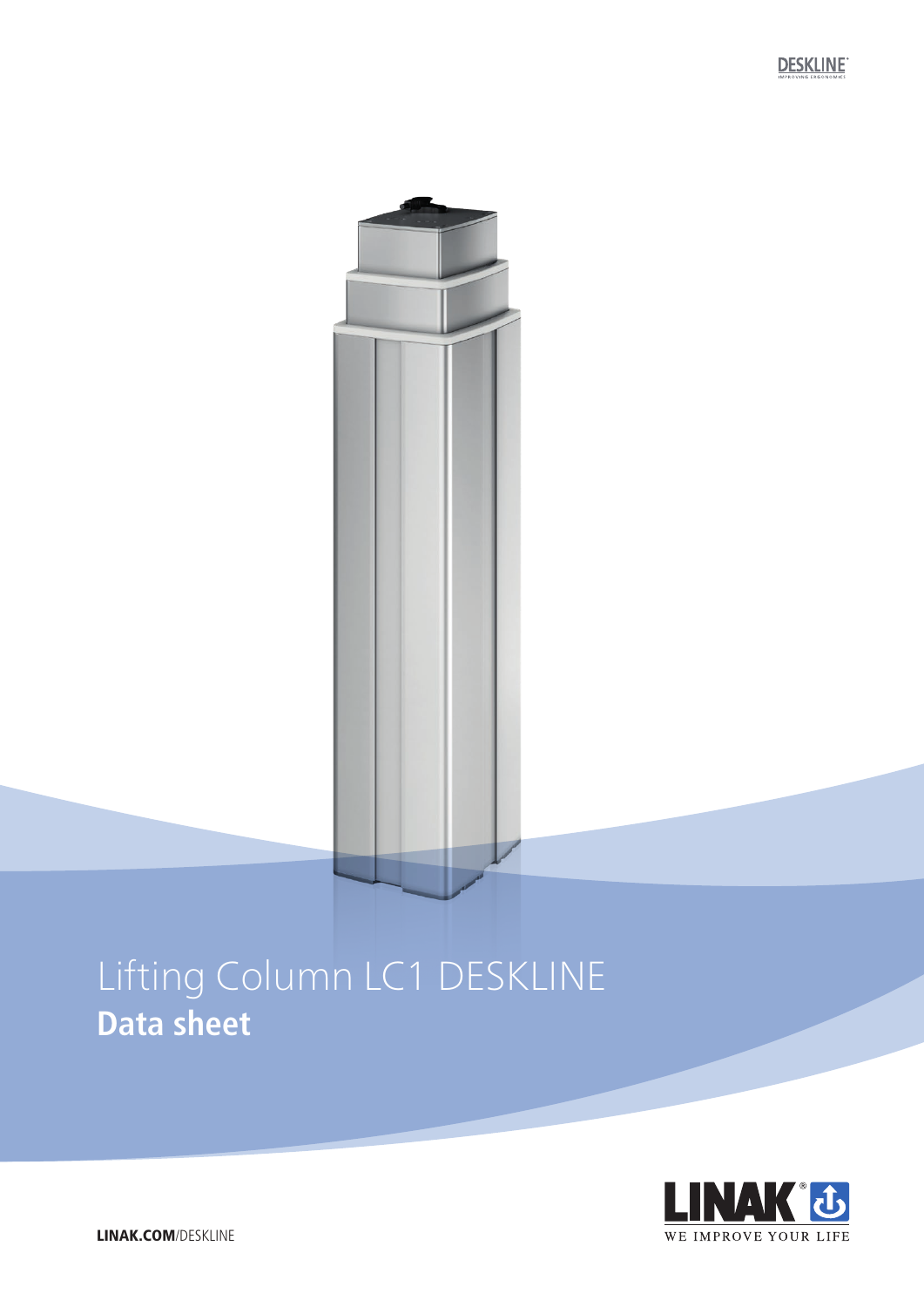## LC1 DESKLINE

The LC1 DESKLINE® is a three-part aluminium lifting column which is a perfect choice for height adjustment of high-load applications demanding strength and sturdiness. The three-part construction has a short installation dimension and a long stroke length which ensures ergonomic flexibility. The LC1 is the optimal choice for consoles, workstations, work benches, assembly desks, and office desks.

The LC1 outer profile has grooves in three sides, so a mounting bracket can be used for placement of, for example, a crossbar or a customised encapsulation. For easy mounting and simple system integration, an optional end-plates kit is available.

The LC1 system is controlled by a DESKLINE® control box (CBD). The control box ensures optimal parallel drive and a pleasantly low noise level. The LC1 can be used as a single column, with 2, 3 or 4 columns in parallel systems, or with up to 16 columns in multi-parallel systems. A Desk Sensor™ 1 anti-collision dongle can be plugged into the control box to limit material damage to the application or an object in case a collision occurs during driving of the application.



#### **Features**

- Load per column: - up to 2000 N (spindle pitch 10 mm) - up to 4000 N (spindle pitch 6 mm)
- Speed: Up to 30 mm/s with CBD6S
- Motor: 24 V DC
- Installation dimensions: 560 mm
	- 518 mm (BIFMA)
- Stroke length: 650 mm
	- 665 mm (BIFMA)
- Weight: Approximately 12.5 kg
- Bending moment: Max. 250 Nm dynamic
- Colour: Available in natural anodised aluminium with grey top frames and zinc-grey end plates
- Prepared for mounting bracket on three sides of the column
- Low noise level

### **Accessories**

- Black end plates kit
- Mounting bracket
- Cable lock and self-tapping screw
- Desk Sensor™ 1 anti-collision dongle

#### **Usage**

- Single or 2, 3 or 4 parallel drive or even multi-parallel with up to 16 columns
- Duty cycle: max. 10 %  $\approx$  max. 2 minutes continuous use followed by 18 minutes pause
- For indoor use in dry locations
- Ambient temperature: 5 to 40 °C
- Storage and transport temperature: -40 to +70  $^{\circ}$ C
- Compatible and UL-approved with DESKLINE® control boxes (must be configured)
	- EN-approval pending
- Compatible with all DESKLINE® controls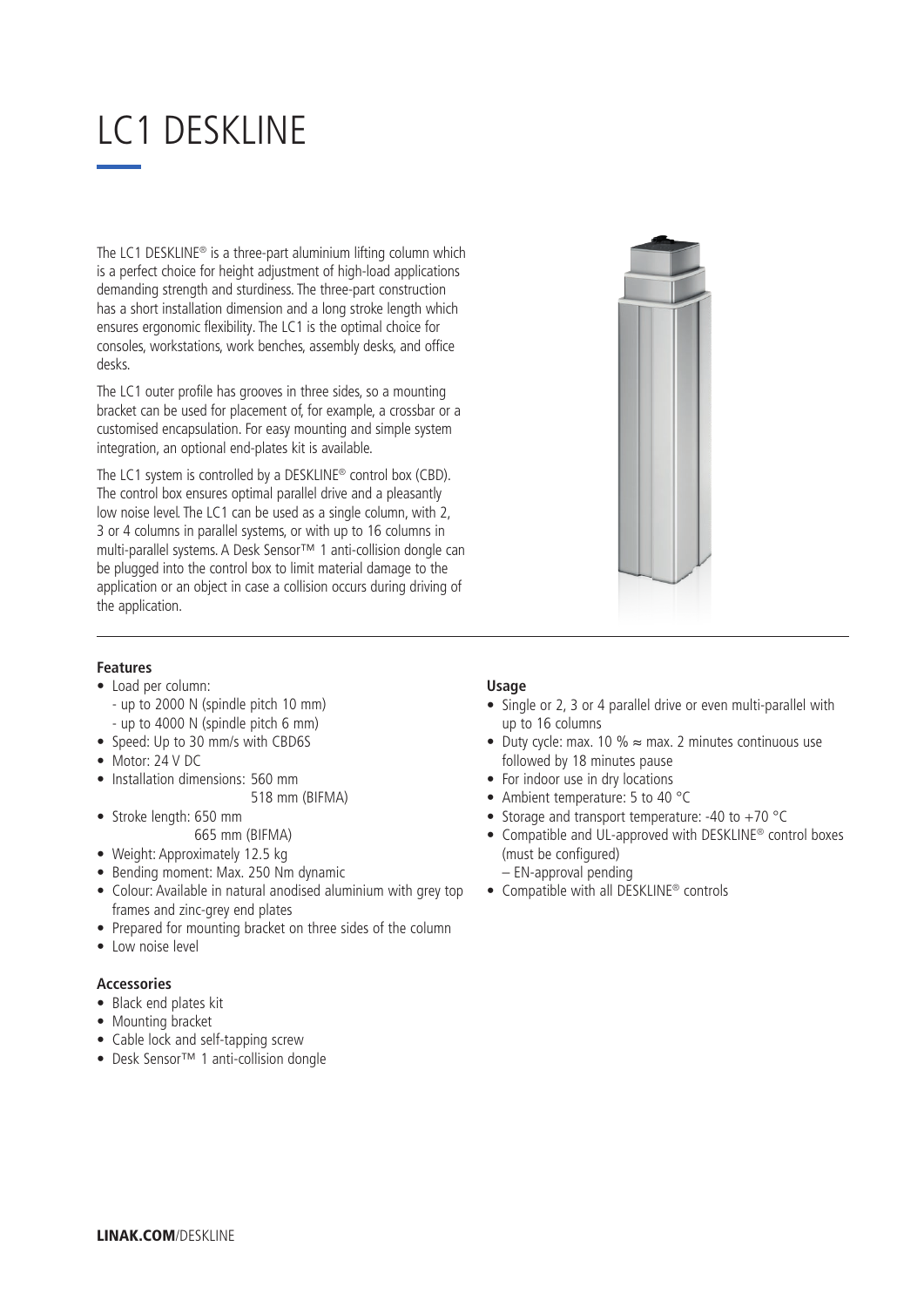#### **LC1 DESKLINE Ordering example:**



All cables for creating a fully connected DESKLINE® system must be ordered separately. We offer a range of different versions and lengths. To get information as ordering number, colour and length of the cables, please contact your local LINAK.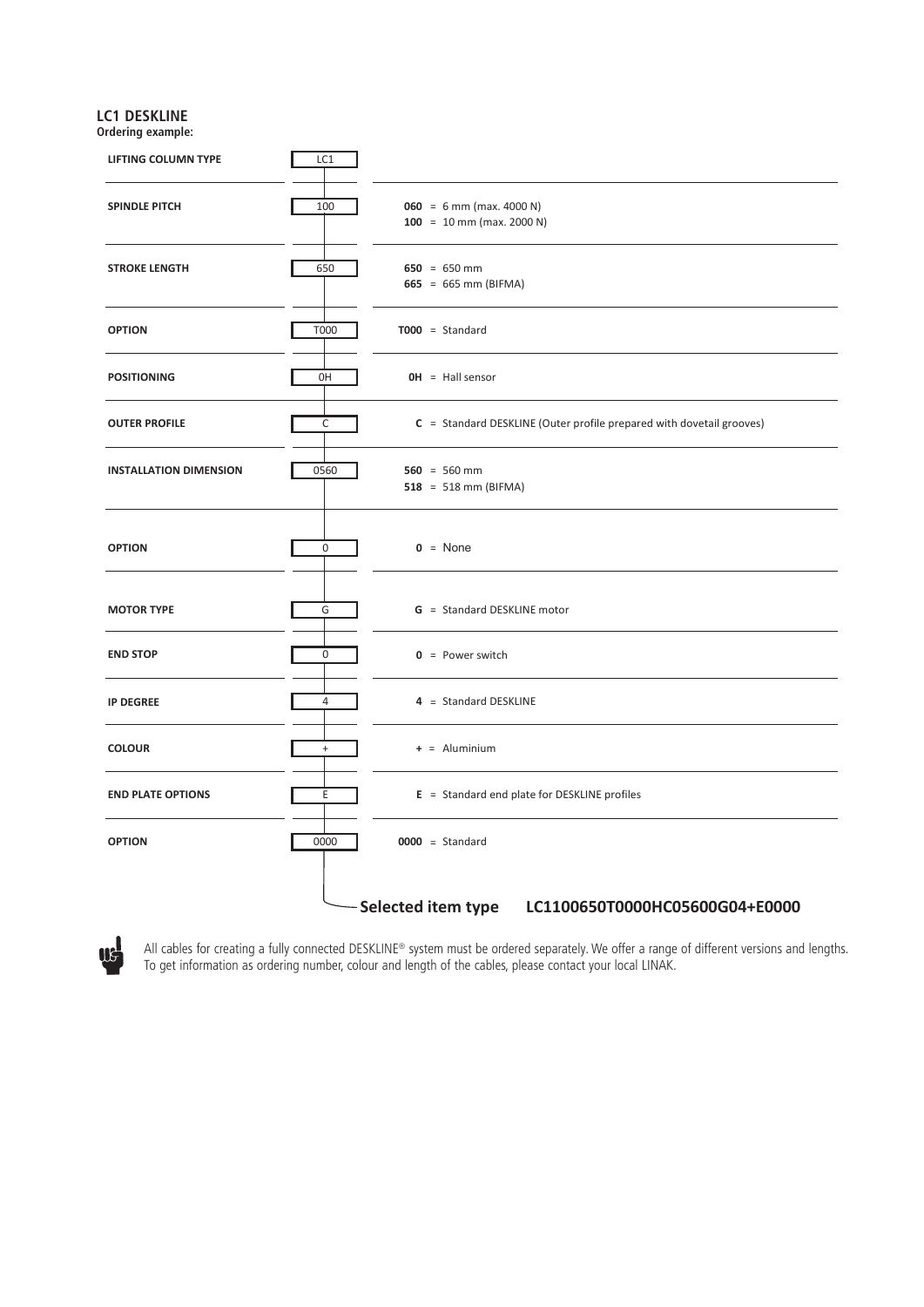#### **Accessories**

#### **Kits**

Remember to order cable-lock, mounting-plate, and mounting-bracket kits separately:

| Article number | <b>Contents</b>                                                                    | <b>Purpose</b>                                                     | Order quantities                             |
|----------------|------------------------------------------------------------------------------------|--------------------------------------------------------------------|----------------------------------------------|
| 1053W8011      | 1 x Mini-Fit cable lock<br>1 x self-tapping screw, Ø4 x 10 mm                      | Securing the adaptor cable                                         | Boxes of 100 pieces                          |
| 1053W8012      | 1 x top end plate (14 mm)<br>1 x bottom end plate (10 mm)<br>8 x screw, Ø8 x 40 mm | Mounting the top and bottom end plates<br>Torque: 20 Nm $\pm$ 10 % | Packed individually - no<br>minimum quantity |
| 0578006        | 1 x mounting bracket<br>2 x screws, M8 x 12 mm                                     | Mounting a bracket in the groove                                   | Boxes of 60 pieces                           |

#### **Mounting screws**

It is possible to use the customers' own top and bottom end plates. Please note: The screws must go minimum 30 mm into the LC1 column. For mounting customised top and bottom end plates, two LINAK mounting screws are available:

| Article number | <b>Description</b>                      |
|----------------|-----------------------------------------|
| 0002445        | Ø8 x 40 mm, self-tapping screw, EJOT PT |
| 1000208        | Ø8 x 60 mm, self-tapping screw, EJOT PT |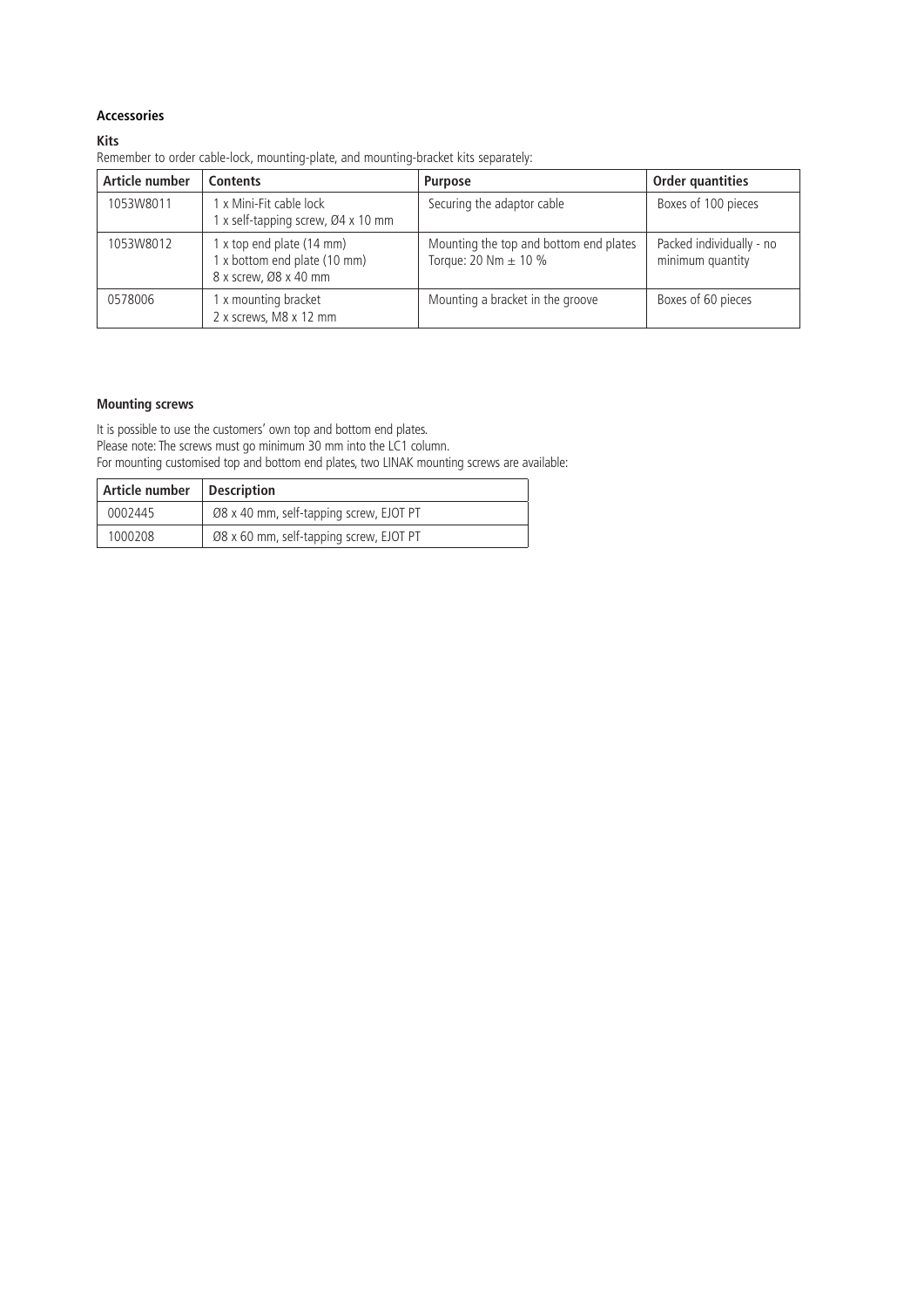#### **Dimension drawings**

LC1 DESKLINE



LC1 without end plates dimensions (mm)



| Version | $L$ [mm] |
|---------|----------|
| FU      | 584      |
| BIFMA   | 542      |

LC1 dimensions with 14 mm top end plate and 10 mm bottom end plate (mm)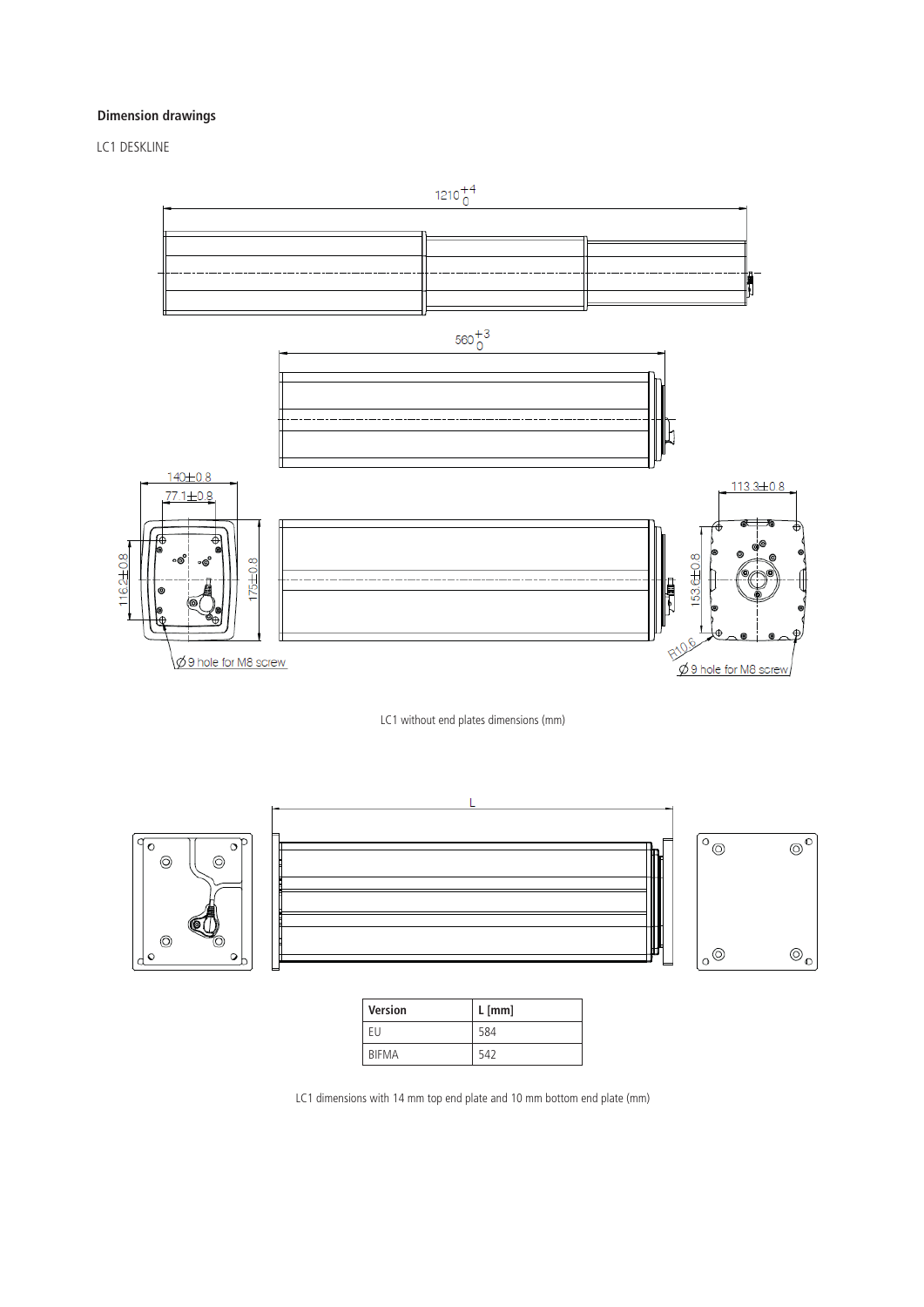#### End plates



All measurements are without powder coating



Top end plate dimensions (mm)



Bottom end plate dimensions (mm)